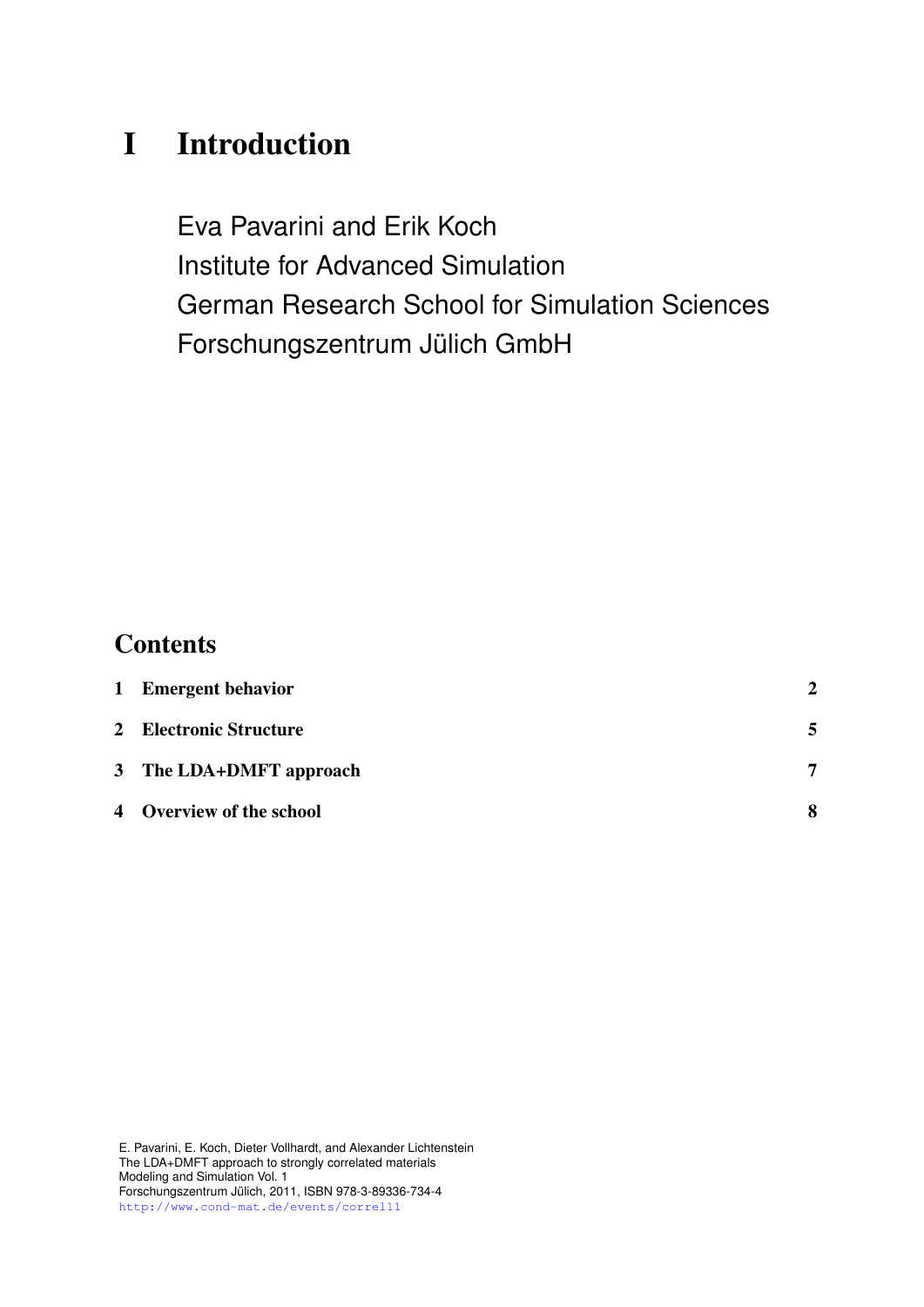### <span id="page-1-0"></span>1 Emergent behavior

Understanding the laws that govern the universe is dream as old as mankind. Its motivation is the quest to reduce complexity to simplicity, succinctly expressed by Einstein [\[1\]](#page-9-0)

*The supreme test of the physicist is to arrive at those universal laws from which the cosmos can be built up by deduction.*

This reductionist program achieved remarkable successes, starting with Newton's understanding that the gravitational pull on an apple is the same that holds the moon on its orbit around earth. Maxwell managed to describe the quite different phenomena of electricity and magnetism on the same footing, developing the theory of electromagnetism. The electromagnetic force could later be unified with the weak interaction into the electro-weak force, one of the pillars of the *standard model*. But there were also problems along the way. Theories became more and more complex as a whole zoo of elementary particles was discovered. Then, with the introduction of quarks, todays elementary particles became tomorrows compound objects, while the new elementary particles ceased to have a meaning as independent objects. Interestingly, the considerable changes in what was believed to be the fundamental *Theory of Everything* had remarkably little influence on our understanding of the physics at lower energy scales: The quark-dynamics has hardly any relevance for understanding chemical bonding. When vastly different energy scales are involved, a clear-cut separation of the physical description into almost independent layers takes place.

The relevant elementary particles for describing matter at the energy scale of our everyday experience are the atomic nuclei, usually considered as point-charges, and, of course, the electrons, giving rise to *electronic structure.* The fundamental laws governing these are given by the innocent looking eigenvalue problem

<span id="page-1-1"></span>
$$
H|\Psi\rangle = E|\Psi\rangle \tag{1}
$$

where the Hamiltonian for a set of atomic nuclei  $\{\alpha\}$  with atomic numbers  $\{Z_{\alpha}\}\$  and nuclear masses  $\{M_{\alpha}\}\$ and their accompanying  $\{i\}$  electrons is given, in atomic units, by

$$
H = -\frac{1}{2} \sum_{i} \nabla_i^2 - \sum_{\alpha} \frac{1}{2M_{\alpha}} \nabla_{\alpha}^2 - \sum_{\alpha, i} \frac{Z_{\alpha}}{|\mathbf{r}_i - \mathbf{R}_{\alpha}|} + \frac{1}{2} \sum_{ii'} \frac{1}{|\mathbf{r}_i - \mathbf{r}_{i'}|} + \frac{1}{2} \sum_{\alpha \alpha'} \frac{Z_{\alpha} Z_{\alpha'}}{|\mathbf{R}_{\alpha} - \mathbf{R}_{\alpha'}|}.
$$

This equation, augmented by gravitational potentials and lowest-order relativistic corrections (spin) as the microscopic basis of magnetism, account for the phenomena of our everyday experience, i.e., they are a *Theory of almost Everything* [\[3,](#page-9-1) [4\]](#page-9-2). Therefore, already shortly after the formulation of the Schrödinger equation, Dirac [\[5\]](#page-9-3) remarked that the theory behind atomic and condensed-matter physics, as well as chemistry is completely known

*The underlying laws necessary for the mathematical theory of a large part of physics and the whole of chemistry are thus completely known, and the difficulty is only that exact applications of these laws lead to equations which are too complicated to be soluble. It therefore becomes desirable that approximate practical*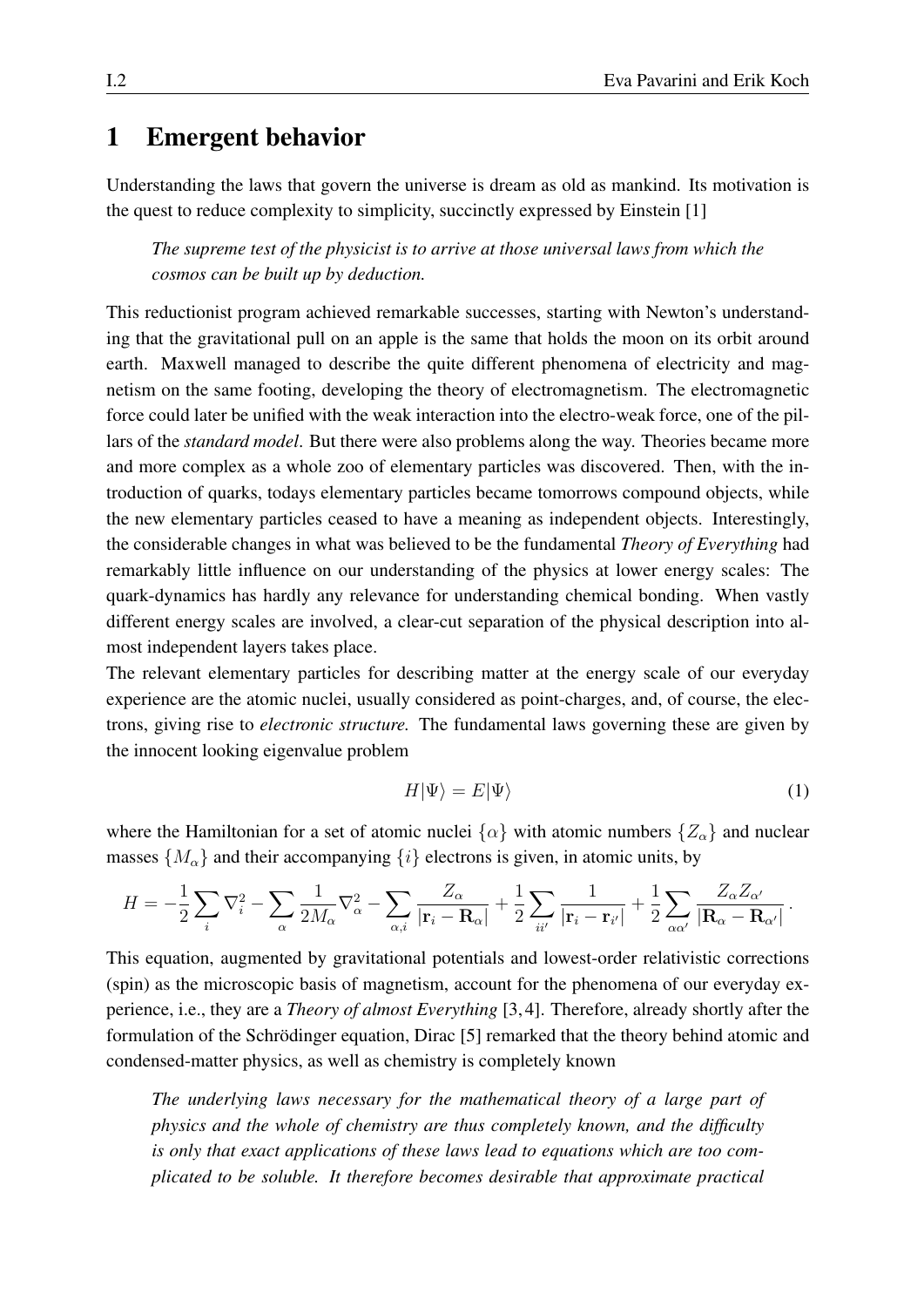*methods of applying quantum mechanics should be developed, which can lead to an explanation of the main features of complex atomic systems without too much computation.*

From the reductionist point of view, this closes the case on chemistry and condensed-matter physics. Solving [\(1\)](#page-1-1) is an exercise in applied mathematics, merely a practical problem. However, because of the quantum many-body nature of the problem, finding the solution, though possible in theory, is impossible in practice. To understand why, we consider a canonical example, a single atom of iron. Having 26 electrons, its wavefunction  $\Psi(\mathbf{r}_1, \mathbf{r}_2, \dots, \mathbf{r}_{26})$  is a function of 78 coordinates. What does it take to store such a wave function? If we record  $\Psi$  at merely ten values for each coordinate, we would have to record  $10^{78}$  values. There is not enough matter in the visible universe for storing even such a ridiculously crude representation of the wave function of a single iron-atom. This complexity of the wave function is the essence of the *many-body problem*. Already Laplace [\[6\]](#page-9-4) realized that indeed the grand goal of simulating the world, even if it was possible in theory, in practice can never be reached

*An intelligent being, who, at a given moment, knows all the forces that cause nature to move and the positions of the objects that it is made from, if also it is powerful enough to analyze his data, would have described in the same formula the movements of the largest bodies of the universe and those of the lightest atoms. [. . . ] Although scientific research steadily approaches the abilities of this intelligent being, complete prediction will always remain infinitely far away.*

But would it really be desirable to know the full wave function of a solid, even if it was possible? On the one hand, yes, because from the wave function we could readily calculate all expectation values. Thus we would be able to make reliable predictions of the properties of any given material. But *predictive power* does not just mean that calculations agree with experiment. Predictive power also means that we know what problems are worth looking at, i.e., for what materials interesting properties are to be expected. For this, knowing the full wave function would be of little help; it would just lead to information-overload. The physics would be buried in the masses of data, and the life of the universe would be too short to analyze it, let alone to understand it. Remarkably, Wigner and Seitz recognized this very early on [\[7\]](#page-9-5), when electronicstructure calculations were still mainly done by hand, i.e., by human computers [\[8\]](#page-9-6)

*If one had a great calculating machine, one might apply it to the problem of solving the Schrödinger equation for each metal and obtain thereby the interesting physical quantities, such as the cohesive energy, the lattice constant, and similar parameters. It is not clear, however, that a great deal would be gained by this. Presumably the results would agree with the experimentally determined quantities and nothing vastly new would be learned from the calculation. It would be preferable instead to have a vivid picture of the behavior of the wave functions, a simple description of the essence of the factors which determine the cohesion and an understanding of the origin of variation in properties [. . . ]*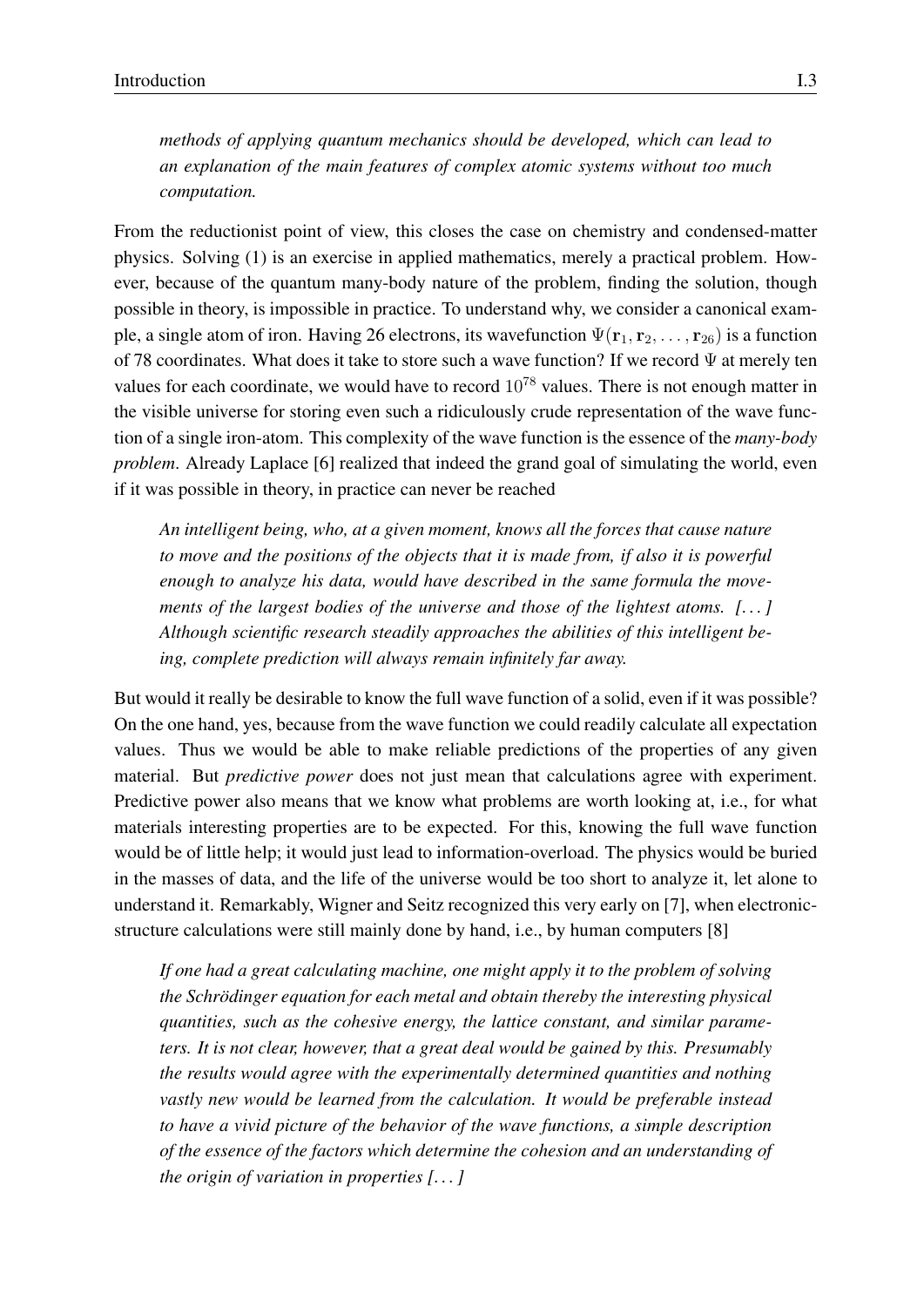To understand Nature, we have to identify the *mechanisms* behind the phenomena. We want to know why Nature behaves the way she does, not just, by theory, reproduce some experiment. Why are metals shiny? Why do some materials superconduct while others do not? What opens the gap in a Mott insulator? What drives the ordering of orbitals? What is the mechanism behind colossal magneto-resistance? These properties do not descent in any obvious way from the Theory of almost Everything [\(1\)](#page-1-1). They are examples of *emergent behavior*. When a system is made of many interacting components, no matter how simple the interactions are, complex many-body phenomena arise. We meet examples of emergence everyday, maybe the most astonishing being the human brain itself.

The limitations of the reductionist approach were probably most strongly voiced by P. W. Anderson in his famous article *More is different* [\[9\]](#page-9-7)

*The ability to reduce everything to simple fundamental laws does not imply the ability to start from those laws and reconstruct the universe. [. . . ] The behavior of large and complex aggregates of elementary particles, it turns out, is not to be understood in terms of a simple extrapolation of the properties of a few particles.*

Instead of a reduction to some specific Theory of Everything, science should rather be seen as a hierarchy of structures

*Thus, with increasing complication at each stage, we go up the hierarchy of the sciences. We expect to encounter fascinating and, I believe, very fundamental questions at each stage in fitting together less complicated pieces into the more complicated system and understanding basically new types of behavior which can result.*

The stages in this hierarchy are best defined, when the energy scales differ significantly. High energy physics deals with the interactions among elementary particles. On the next stage the elementary particles condense into bound states, the subject of nuclear physics. Going up in the hierarchy, at energy-scales of everyday-life, it is only the interaction between atoms and molecules that matters. This is the realm of the chemical bond. Each stage is well separated from the others. This means that new discoveries at a lower stage do not fundamentally change the description at the higher stage. On the one hand, this effective decoupling is what makes science possible without knowing the ultimate *Theory of Everything*. On the other hand, the same decoupling implies that describing the complexity at a higher stage in terms of the theory at the lower stage is a practical impossibility. At each level in the hierarchy fundamentally new properties emerge, which are largely independent of the details on the previous level. Moving up in the hierarchy we need to devise *effective theories* describing the physics at that level, which are derived from physical understanding rather than from an exact mathematical treatment of the underlying microscopic dynamics.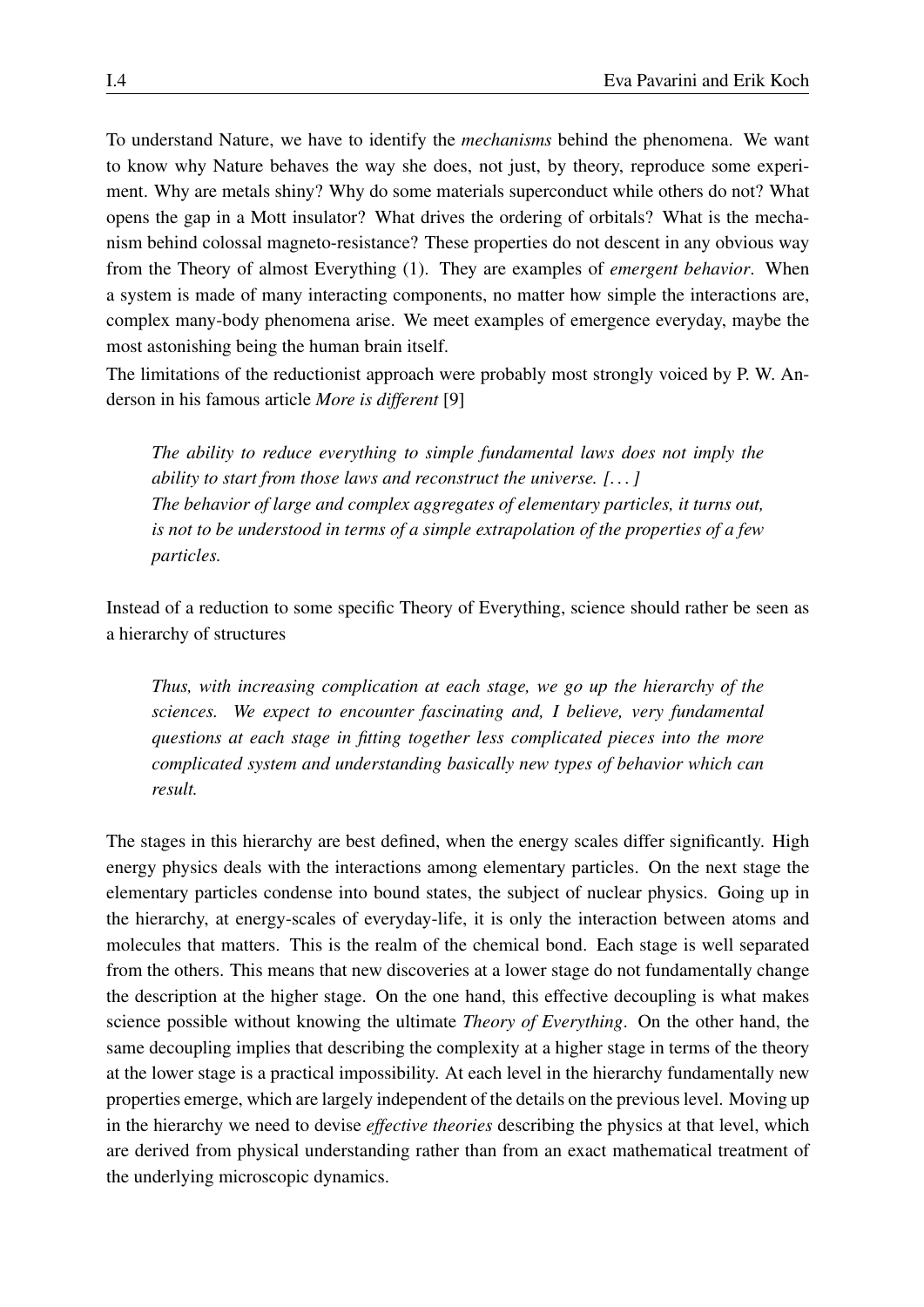#### <span id="page-4-0"></span>2 Electronic Structure

As we have seen, the fundamental problem in condensed-matter physics is solving [\(1\)](#page-1-1). The most fascinating properties emerge from its many-body nature. This makes, except in the simplest cases, an exact solution a practical impossibility. Dirac's *approximate practical methods* for its solution therefore have to focus on specific aspects of the problem.

The most immediate many-body effect is Fermi-Dirac statistics. It gives us the *Aufbauprinzip*, letting us understand the structure of the periodic table and the basis of chemical bonding. This is well described in the Hartree-Fock approach. An even more practical approach is densityfunctional theory (DFT) [\[10\]](#page-9-8). It rephrases the many-body problem as the problem of minimizing a functional of the electron density – a tremendous simplification from a problem involving N-body wave-functions with 3N-coordinates to densities  $n(\vec{r})$  with merely 3 variables. In practice, however, only approximations to the universal density-functional are known. The most successful route to constructing approximate density-functionals is via a mapping of the interacting system onto a non-interacting reference system. In this Kohn-Sham framework already very simple approaches like the local-density approximation (LDA) result in functionals that are surprisingly accurate for vast classes of materials. The basis for their success, again, is that the Aufbauprinzip is firmly built into the functional via the filling of the single-electron levels of the reference system.

Because of the single-electron nature of the Kohn-Sham reference system, practical densityfunctional calculations work well for materials with an electronic structure that can be understood in terms of the energy levels of individual electrons. In these cases density-functional calculations not only provide accurate results, but also contribute to our understanding, e.g., of bonding in materials in terms of molecular orbitals, or Bloch waves and Wannier functions in solids. The approach has proven so successful that its main creator, Walter Kohn, was recognized with the 1998 Nobel Prize in Chemistry.

The successes of the density-functional approach make it easy to forget that it was far from clear whether working density-functional approximations could ever be found. The electron density is a remarkably featureless quantity. As figure [1](#page-5-0) exemplifies, it is almost impossible to distinguish the charge densities of a solid from the superposition of its constituent atoms or even to tell a metal from an insulator. This fact is the basis for the unexpected usefulness of the non self-consistent Harris functional [\[11\]](#page-9-9). It also lets us appreciate that finding good approximate density functionals is a highly nontrivial task. While the simple local-density approximation works surprisingly well for many materials, it has problems describing magnetism. In this case, expressing the functional in terms of spin-densities greatly simplifies the task of writing down a good functional. While all necessary information is included, in principle, in the density alone, only treating the spin-densities as separate variables gives a simple way, the local spin-density approximation [\[12\]](#page-9-10), of ensuring that states with large spin tend to have lower energy.

This situation is typical for the art of devising approximate practical methods. We need to identify which details of the problem should be included. If we manage to identify the relevant details, finding a good approximation is significantly simplified. If we fail to identify them,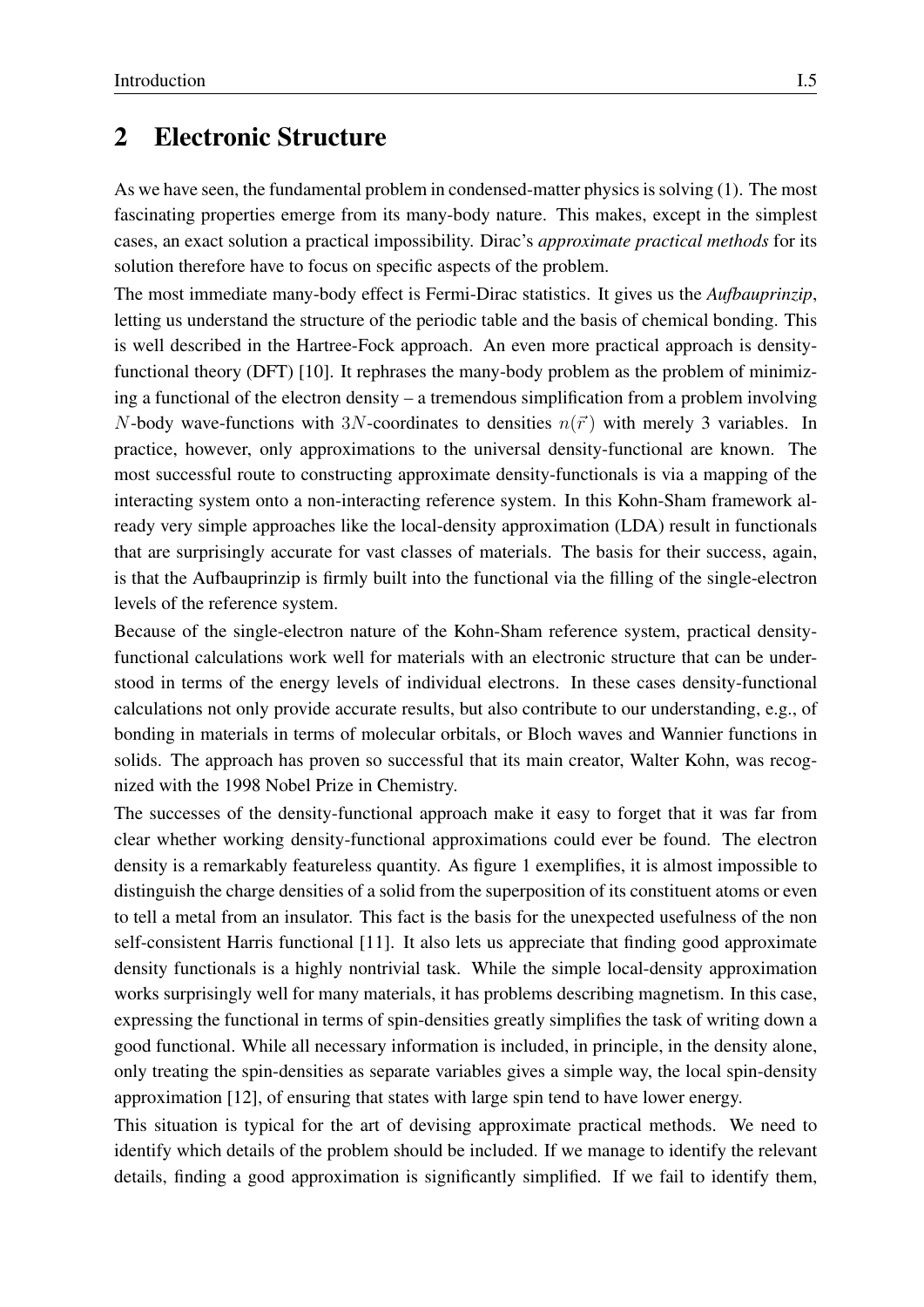

<span id="page-5-0"></span>Fig. 1: *Charge density for a cut through KCuF*3*. The charge density contours (on a logarithmic scale) for the insulating solid calculated with LDA+U hardly differs from the charge density of the metal obtained in LSDA. Both hardly differ from the superposition of atomic charge densities. Large black circles: position of Cu atoms, small black circles: F atoms.*

finding a good approximation is virtually impossible.

By the nature of the Kohn-Sham approach, density-functional calculations are largely confined to materials, for which the picture of individual electrons is adequate, and *Fermi-liquid theory*, which models weakly interacting quasi-particles, applies. There is, however, a remarkable variety of *strongly correlated* materials for which this standard model of electronic structure theory breaks down. The hallmark of these materials is that some of their electrons are neither perfectly localized, nor fully itinerant. These electrons can no longer be considered individually. The resulting behavior presents some of the deepest intellectual challenges in physics. At the same time interest in strongly correlated materials is fueled by the astounding possibilities for technological applications. Prominent examples are the transition-metal oxides, e.g., the high-temperature superconductors, and molecular crystals [\[13\]](#page-9-11).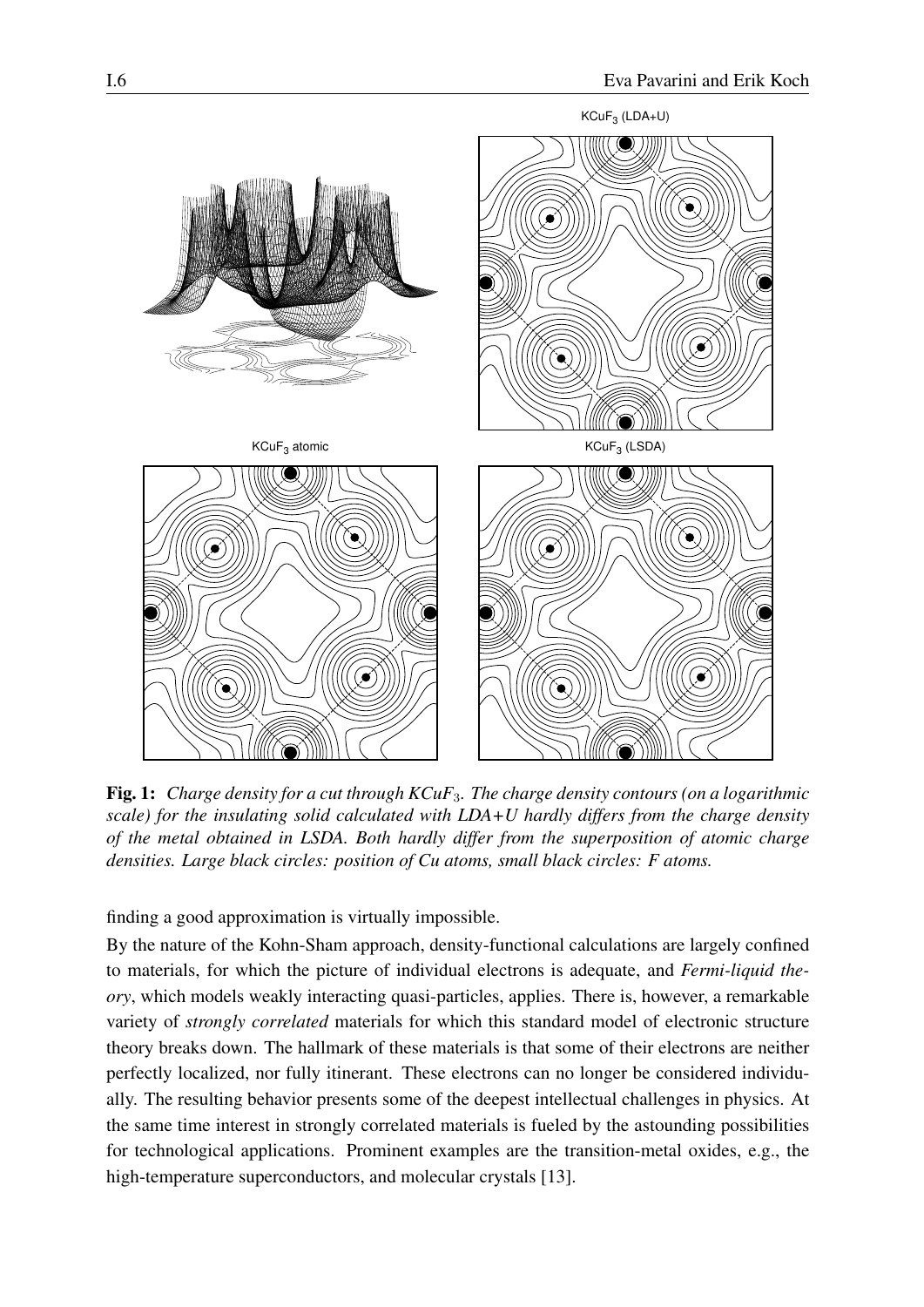## <span id="page-6-0"></span>3 The LDA+DMFT approach

When dealing with strongly-correlated electrons we have to confront the many-body problem. For a long time the only available strategy was to come up with minimal models, tailored to describe a specific phenomenon. Even these simple many-body problems (Kondo model, Anderson model, Hubbard model, periodic Anderson model, . . . ), were still very hard to solve. Including the complexity of specific materials was out of the question. Most effort went into developing methods to solve these model problems. For single-impurity models, like the Kondoor the Anderson model, exact solutions were found, but lattice problems (Hubbard model, periodic Anderson model) remained unsolved, with the exception of special limits, typically onedimensional systems. The formidable difficulty of finding approximate non-perturbative techniques to solve the Hubbard model and similar Hamiltonians lead to a decoupling of many-body physics from chemistry and electronic-structure. On the other hand, the hope of calculating model parameters from first-principles lead to largely independent developments, such as the LDA+*U* method, in which correlation effects are fitted into DFT calculations even if only at the crude Hartree-Fock level.

In recent years, significant progress was driven by the development of dynamical mean-field theory (DMFT). The key insight was that in the limit of infinite dimensions the self energy becomes local [\[14,](#page-9-12) [15\]](#page-9-13). That suggested that, in finite but not too low dimension, the infinite lattice could be mapped approximately onto an impurity problem, which has to be solved selfconsistently [\[15\]](#page-9-13). From the many-body point of view, the techniques developed for impurity models could now be used for the Hubbard model. From the materials point of view, the LDA+*U* experience suggested that it would be possible to solve many-body models with parameters calculated *ab-initio*. These two lines of research culminated in the development to the LDA+DMFT method, today state-of-the-art approach for strongly-correlated systems.

While enormously reducing the cost of the simulation, non-perturbative calculations are still limited to quite simple model Hamiltonians [\[16\]](#page-9-14). It is therefore crucial to construct models that are as small as possible, while still capturing the essential chemistry of the real material. As we already saw in the development of approximate density-functionals, the art of modeling is to make the model as simple as possible, but not simpler. Ideally a model is simple enough that a simulation is well feasible, but detailed enough to be material-specific.

The LDA+DMFT approach works in two steps. In the first step, *ab-initio* calculations, based on density-functional theory, are used to obtain the one-electron part of the Hamiltonian. Next, the high-energy states are integrated out, so that only the low-energy partially filled (d or f) bands are retained, and a basis of first-principles Wannier functions is constructed. These Wannier functions, by construction, carry the information on the lattice and the chemistry; furthermore, they are localized, so that the correlation part of the Coulomb repulsion is very short range in this basis. In the second step, the material-specific few-bands many-body Hamiltonians, constructed in terms of these Wannier functions, are solved in the dynamical mean-field approximation. This two steps approach has been used very successfully, e.g., to understand the role of subtle crystal-field splittings for the metal-insulator transition in  $3d<sup>n</sup>$  transition-metal oxides [\[17\]](#page-9-15).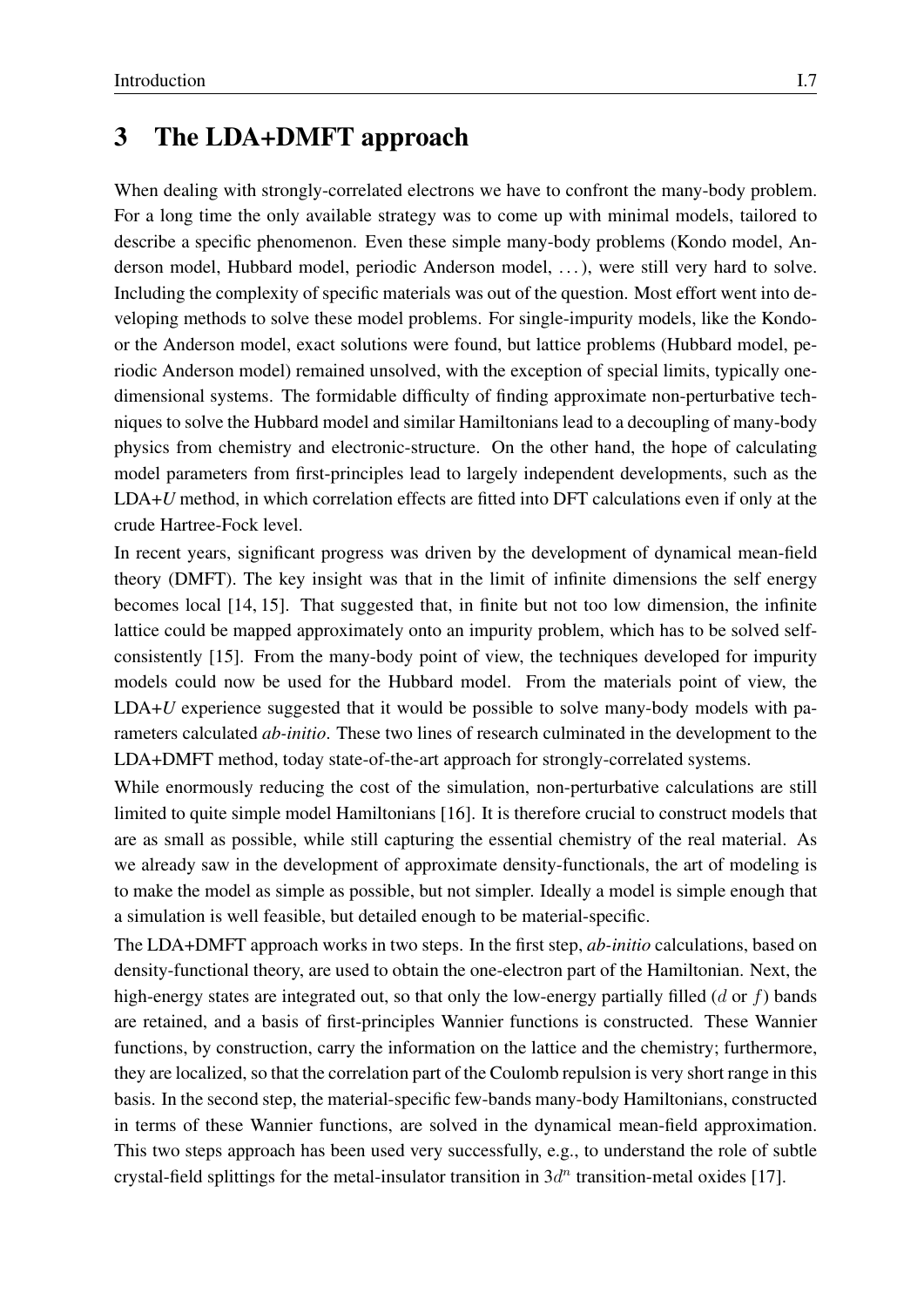

Fig. 2: *Logo showing the essential ingredients of the LDA+DMFT approach: Electrons in localized orbitals are strongly correlated as their Coulomb interaction cannot be described by a simple static mean field. The background shows a section of a quantum Monte Carlo based impurity solver which is used to calculate, e.g., spectral functions.*

Still, even low-energy few-bands models can be solved only thanks to high performance computers. The task of solving the full many-body problem in a realistic setting will remain the main challenge in condensed matter for years to come. Bridging the high and low energy electronic degrees of freedom is not only one of the deepest problem in contemporary physics but should also provide a wealth of exciting materials for novel technologies.

# <span id="page-7-0"></span>4 Overview of the school

The historical development and the current state-of-the-art of the LDA+DMFT approach is reflected in the organization of the school and the present collection of lecture notes.

To set the stage, Dieter Vollhardt will introduce the problem of electronic correlations and discuss the limit of infinite dimensions, which is the basis of the dynamical mean-field approach. The lecture of Peter Blöchl will then introduce the other pillar of LDA+DMFT, densityfunctional theory.

The second group of lectures is devoted to the art of model-building. First, Frank Lechermann will discuss some of the most important types of models. The construction of realistic models is based on Wannier functions from *ab-initio* calculations. The determination of Wannier functions is discussed in the lecture of Jan Kuneš. By construction these functions give a good representation of the kinetic part of the model Hamiltonian. In contrast, the calculation of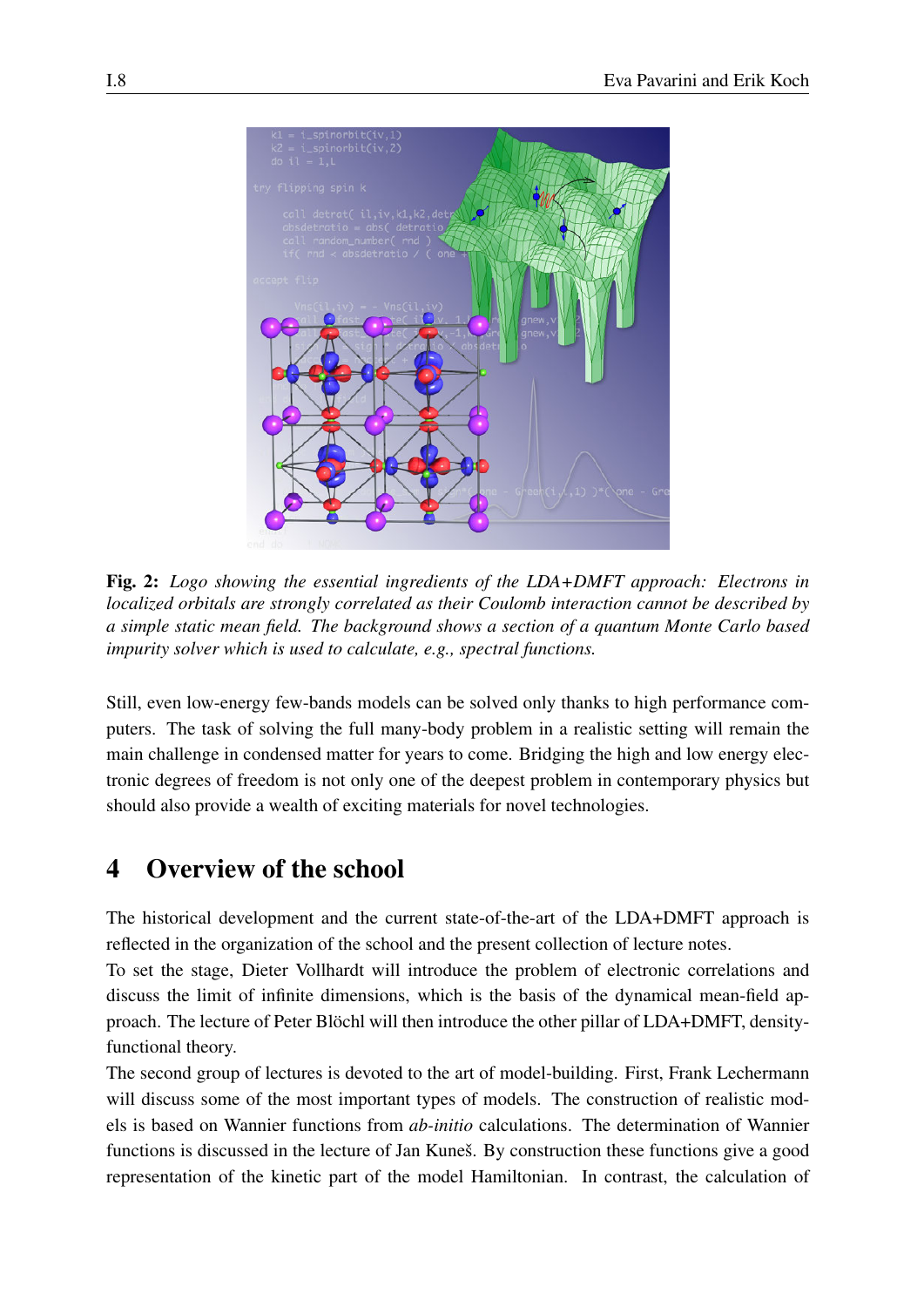screened Coulomb integrals is much less developed. This challenging problem will be covered in the lecture of Ferdi Aryasetiawan. To reflect the central importance of model-building, two tutorials will cover the practical aspects of constructing Wannier functions and of calculating screened Coulomb parameters.

The dynamical mean-field approach is the central theme of the book. The foundations of this many-body method and the applications to simple models will be explained in the lecture of Marcus Kollar. To use it in a realistic contest, DMFT has to be combined with *ab-initio* techniques. The LDA+DMFT approach will be presented by Eva Pavarini.

An essential step of DMFT is to solve the auxiliary quantum-impurity problem. Three lectures are thus devoted to introducing some of the most important quantum-impurity solvers: The Lanczos method (Erik Koch), the Hirsch-Fye quantum Monte Carlo (Nils Blümer), and the continuous-time quantum Monte Carlo (Philipp Werner). Computational aspects of the quantum Monte Carlo approaches will be covered in two tutorials.

Further lectures are devoted to advanced topics. Hubert Ebert will introduce the KKR+DMFT approach, which tightly integrates DMFT in a band-structure method. Sasha Lichtenstein will discuss important extensions of DMFT to include spatial fluctuations. Finally, Karsten Held will discuss the GW+DMFT, which is based on Hedin's *GW* approach rather than DFT.

Each lecture will illustrate examples of the successes of LDA+DMFT. However, the ultimate word on a theory goes to experiments. Thus the book ends with the lecture of Hao Tjeng, maybe the most important of all. It will present challenges for theory from experiments. Facing the limits of a method is the essential step to improve a theory, and to make progress towards predictive power.